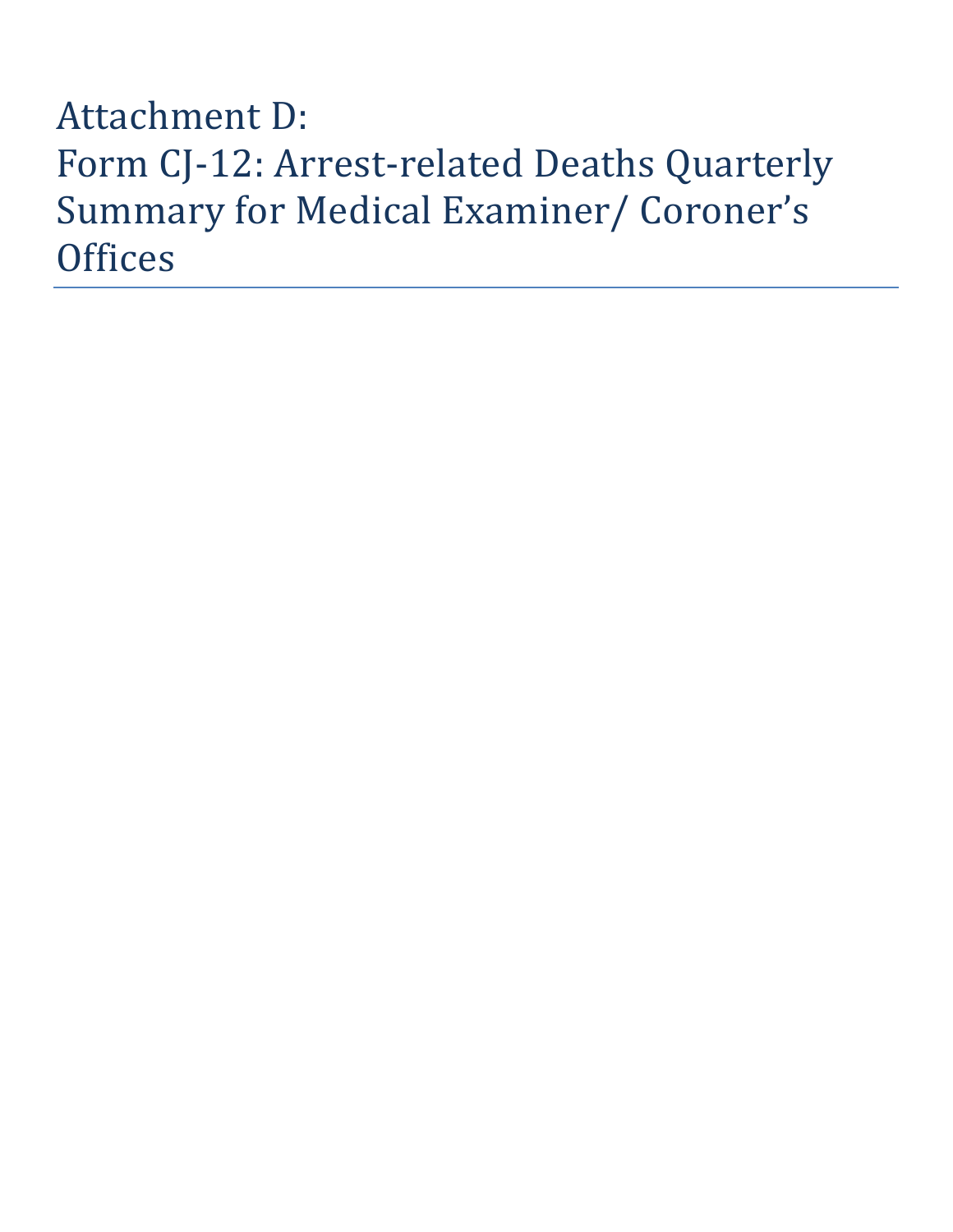### **Arrest-related Deaths Program—2015 Pilot Study**

The Death in Custody Reporting Act (DICRA) of 2013 (P.L. 113-242) requires any state receiving funds from the Department of Justice to report information on a quarterly basis regarding the death of any person who is detained, under arrest, or in the process of being arrested, en route to be incarcerated, or incarcerated.

In response to these reporting requirements, BJS is conducting a pilot study to determine the most efficient and comprehensive means of identifying arrest-delated deaths and collecting information about individuals who die in the custody of law enforcement and the circumstances surrounding those deaths. Through review of open sources, including news outlets, official agency documents, and other publicly-available information, BJS has compiled a preliminary list of arrest-related deaths that occurred between June 1 and August 31, 2015.

BJS is now conducting a survey of law enforcement agencies and medical examiner/ coroner's offices with jurisdiction in one or more of the deaths identified through open source review. The survey is designed to (1) confirm whether the incident meets the definition of an arrest-related death and other inclusionary criteria, (2) identify any additional arrestrelated deaths that BJS did not identify during its open source review, and (3) for all confirmed arrest-related deaths, collect additional information about the decedent and the circumstances surrounding the incident.

For the purposes of the ARD program, a death is "arrest-related" when the event causing the death (e.g., gunshot wound, self-inflicted injury, cardiac arrest, fall from a height, drowning, etc.) occurs during an interaction with state or local law enforcement personnel. Please exclude any deaths that occurred while the decedent was incarcerated in a jail or prison, or any deaths where the decedent was in the custody of federal or tribal law enforcement agencies.

Deaths reportable to the ARD program include:

- All **homicides due to legal intervention** or deaths attributed to **any use of force** by law enforcement personnel (e.g., officer-involved shootings, accidental deaths caused by weapons or tactics)
- All manners of death, including those resulting from homicides, suicides, natural causes, accidents, that occur while the decedent's freedom to leave is restricted by state or local law enforcement **prior to, during, or following an arrest,** including confinements in lockups or booking centers (i.e., facilities from which arrestees are usually transferred within 72 hours and not held beyond arraignment)
- Any death that occurs during an interaction with state or local law enforcement personnel during **response to medical or mental health assistance** (e.g., response to suicidal persons)

Form CJ-12, *Arrest-Related Deaths Quarterly Summary*, identifies each arrest-related death occurring in your jurisdiction from June 1, 2015 through August 31, 2015. Form CJ-12A, *Arrest-Related Death Incident Report*, collects information on decedent characteristics and circumstances surrounding the death for each arrest-related death identified on Form CJ-12*, Arrest-Related Deaths Quarterly Summary*.

If you have any questions about this form or the Arrest-related Deaths Program – 2015 Pilot Study, please contact:

| <b>Michael Planty</b>               | OR | <b>Duren Banks</b>       |
|-------------------------------------|----|--------------------------|
| Victimization Unit Chief            |    | ARD Program Manager      |
| <b>Bureau of Justice Statistics</b> |    | <b>RTI International</b> |
| (202) 514-9746                      |    | (919) 541-8026           |
| Michael.Planty@usdoj.gov            |    | durenbanks@rti.org       |